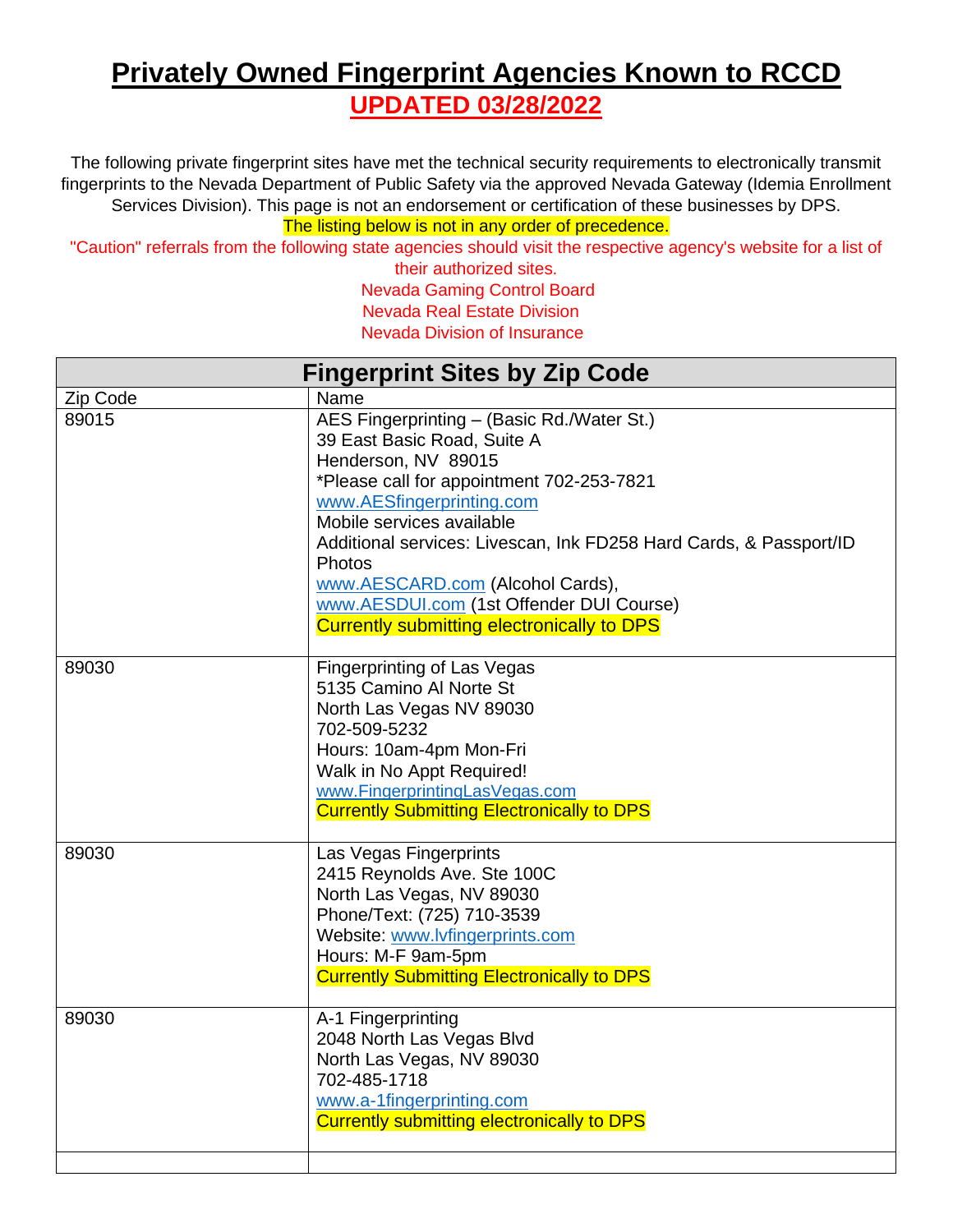| 89032 | Las Vegas Multiservices<br>4100 N. MLK Blvd. Ste B<br>North Las Vegas, NV 89032<br>702-463-4118<br><b>Currently submitting electronically to DPS</b>                                                                                                                                                                                                   |
|-------|--------------------------------------------------------------------------------------------------------------------------------------------------------------------------------------------------------------------------------------------------------------------------------------------------------------------------------------------------------|
| 89071 | <b>Fingerprinting Express</b><br>1958 E. William Street<br>Carson City, NV 89071<br>775-222-0061<br>www.fingerprintingexpress.com<br>Currently submitting electronically to DPS                                                                                                                                                                        |
| 89074 | Spread the Word Nevada<br>1065 American Pacific Drive Ste 160<br>Henderson NV 89074<br>702-564-7809 By Appointment Only<br>www.spreadthewordnevada.org<br><b>Currently submitting electronically to DPS</b>                                                                                                                                            |
| 89074 | Fieldprint - Outpost Mail & Copy (Henderson)<br>205 North Stephanie Street<br>Henderson, NV 89074<br>877-614-4364<br>Hours: M-F 9:30am - 5:00pm<br>Website: https://FieldprintNevada.com<br>Appointment required.<br>Please visit https://FieldprintNevada.com to schedule an appointment.<br><b>Currently submitting electronically to DPS</b>        |
| 89074 | Fieldprint - Centurion Insurance (Henderson)<br>199 North Arroyo Grande Boulevard<br>Henderson, NV 89074<br>877-614-4364<br>Hours: M-F 9:00am - 4:30pm<br>Website: https://FieldprintNevada.com<br>Appointment required.<br>Please visit https://FieldprintNevada.com to schedule an appointment.<br><b>Currently submitting electronically to DPS</b> |
| 89074 | #0 AA Fingerprinting of Las Vegas - Henderson<br>9017 S Pecos Rd Ste 4500<br>Henderson NV 89074<br>Phone: 702-949-6152<br>www.FingerprintingLasVegas.com<br>Walk-in Mon-Fri 11am-6pm no appt required<br><b>Currently submitting electronically to DPS</b>                                                                                             |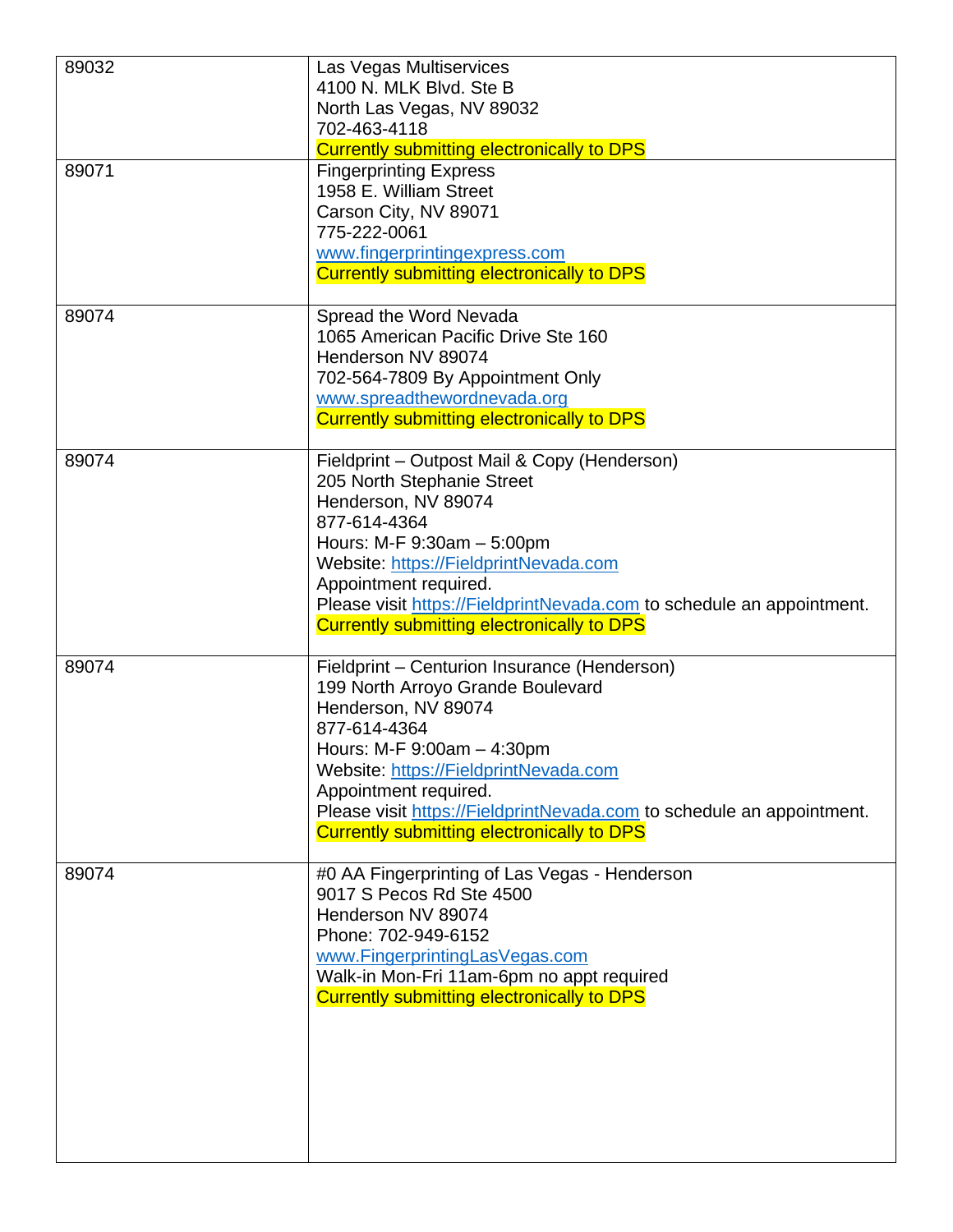| 89101 | Notary Professionals of Nevada (Downtown Las Vegas)<br>400 S. 4th St. Ste 500<br>Las Vegas, NV 89101<br>702.688.5618<br>getnotarized@notaryprosnv.com<br>www.notaryprosnv.com<br>Walk-ins welcome, no appointment required<br>Additional services: FBI Background Check, Fingerprint Hard Cards,<br><b>Notary Services</b><br><b>Currently submitting electronically to DPS</b> |
|-------|---------------------------------------------------------------------------------------------------------------------------------------------------------------------------------------------------------------------------------------------------------------------------------------------------------------------------------------------------------------------------------|
| 89102 | <b>Fingerprinting of Nevada</b><br>3365 Wynn Road Ste E<br>Las Vegas, NV 89102<br>702-992-3049<br>Accepting Walk-Ins & appointments<br><b>Currently submitting electronically to DPS</b>                                                                                                                                                                                        |
| 89102 | Global Safety Network, Inc.<br>3441 W. Sahara Ste C2<br>Las Vegas, NV 89102<br>Phone 702-696-1555<br>http://www.globalsafetynetwork.com<br><b>Currently Submitting Electronically to DPS</b>                                                                                                                                                                                    |
| 89102 | <b>Accelerated Fingerprints</b><br>3160 S. Valley View Blvd, Suite 108 (near Valley View/Desert Inn)<br>Las Vegas, NV 89102<br>888-860-3031<br>Accepting Walk-ins & Online Appointments<br>www.acceleratedfingerprints.com<br><b>Currently submitting electronically to DPS</b>                                                                                                 |
| 89104 | <b>Bulwerks, LLC</b><br>330 E. Charleston Blvd<br>Las Vegas, NV 89104<br>703-540-0253 - text messages accepted<br>fingerprint@bulwerks.com<br><b>Currently submitting electronically to DPS</b>                                                                                                                                                                                 |
| 89104 | Mail & More<br>4555 E Charleston Blvd Ste 105<br>Las Vegas, NV 89104<br>702-545-0085<br><b>Currently Submitting Electronically to DPS</b>                                                                                                                                                                                                                                       |
| 89107 | <b>B&amp;D Fingerprinting Services</b><br>800 N. Rainbow Blvd Executive Suite 175<br>Las Vegas, NV 89107<br>702-485-5256<br>www.bdfingerprinting.com<br><b>Currently submitting electronically to DPS</b>                                                                                                                                                                       |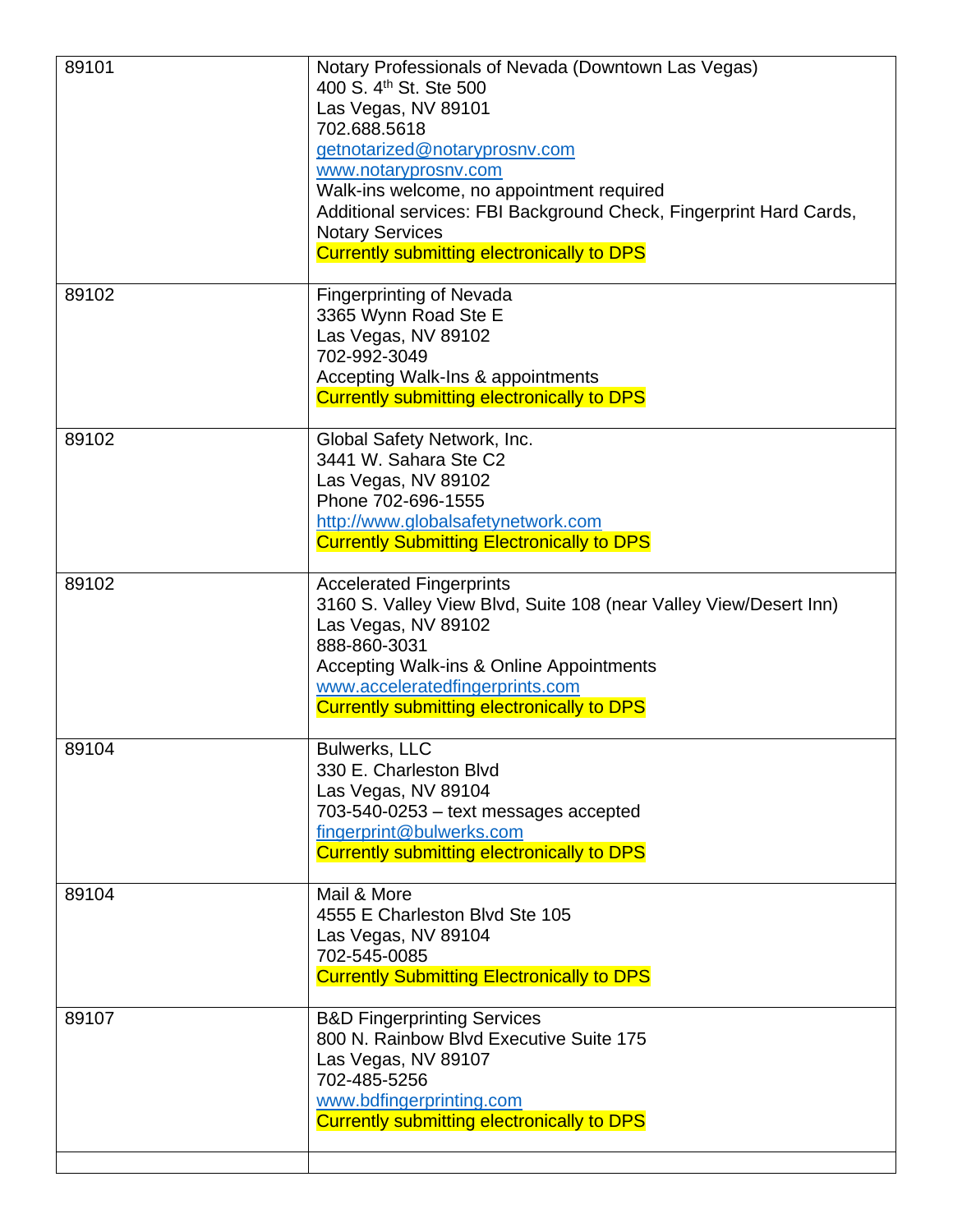| 89108 | 1st Peloton Fingerprinting<br>Mobile & Multiple locations in Southern Nevada by Appointment<br>702-648-7005<br>www.1stPelotonFingerprinting.com<br><b>Currently submitting electronically to DPS</b>                                                                                                                                                                            |
|-------|---------------------------------------------------------------------------------------------------------------------------------------------------------------------------------------------------------------------------------------------------------------------------------------------------------------------------------------------------------------------------------|
| 89108 | Fieldprint - Alpha Mailbox (North Las Vegas)<br>3172 North Rainbow Boulevard<br>Las Vegas, NV 89108<br>877-614-4364<br>Hours: M-F 9:00am - 5:00pm; Sat 10:00am - 3:00pm<br>Website: https://FieldprintNevada.com<br>Appointment required.<br>Please visit https://FieldprintNevada.com to schedule an appointment.<br><b>Currently submitting electronically to DPS</b>         |
| 89108 | <b>Fingerprint Masters and Lab Services, LLC</b><br>801 S. Rancho Dr, Ste E2-B<br>Las Vegas, NV 89108<br>702-476-0759<br>M-F8am-6pm, Saturday 8am-4pm, Sunday Closed<br><b>Currently submitting electronically to DPS</b>                                                                                                                                                       |
| 89108 | <b>Fingerprinting Express</b><br>(S Rainbow & Sunset)<br>2351 N Rainbow Blvd #102<br>Las Vegas, NV 89108<br>702.331.3090<br>9am-6pm M-F, 9am-2pm Saturday<br>Walk-in or make an appointment, register ahead to save time<br>register. www.fingerprintingexpress.com<br>Livescan, Ink, FD258 Cards, Notary & License Photos<br><b>Currently submitting electronically to DPS</b> |
| 89109 | <b>Fingerprinting Pros</b><br>2620 S Maryland Parkway Ste 17<br>Las Vegas NV 89109<br>702-734-2665<br>www.fpproslv.com<br><b>Currently submitting electronically to DPS</b>                                                                                                                                                                                                     |
| 89117 | AACSNV & Fingerprinting Ink LLC.<br>3110 S. Durango Dr. Ste 201<br>Las Vegas, NV 89117<br>702-410-5387<br>www.fingerprintingink.com<br>Hours M-F 8am-5pm<br>Accepting Walk-ins, appointments, and mobile service<br>Additional Services: https://aacsnv.com/ Alcohol Awareness Card of<br>Southern NV<br><b>Currently submitting electronically to DPS</b>                      |
|       |                                                                                                                                                                                                                                                                                                                                                                                 |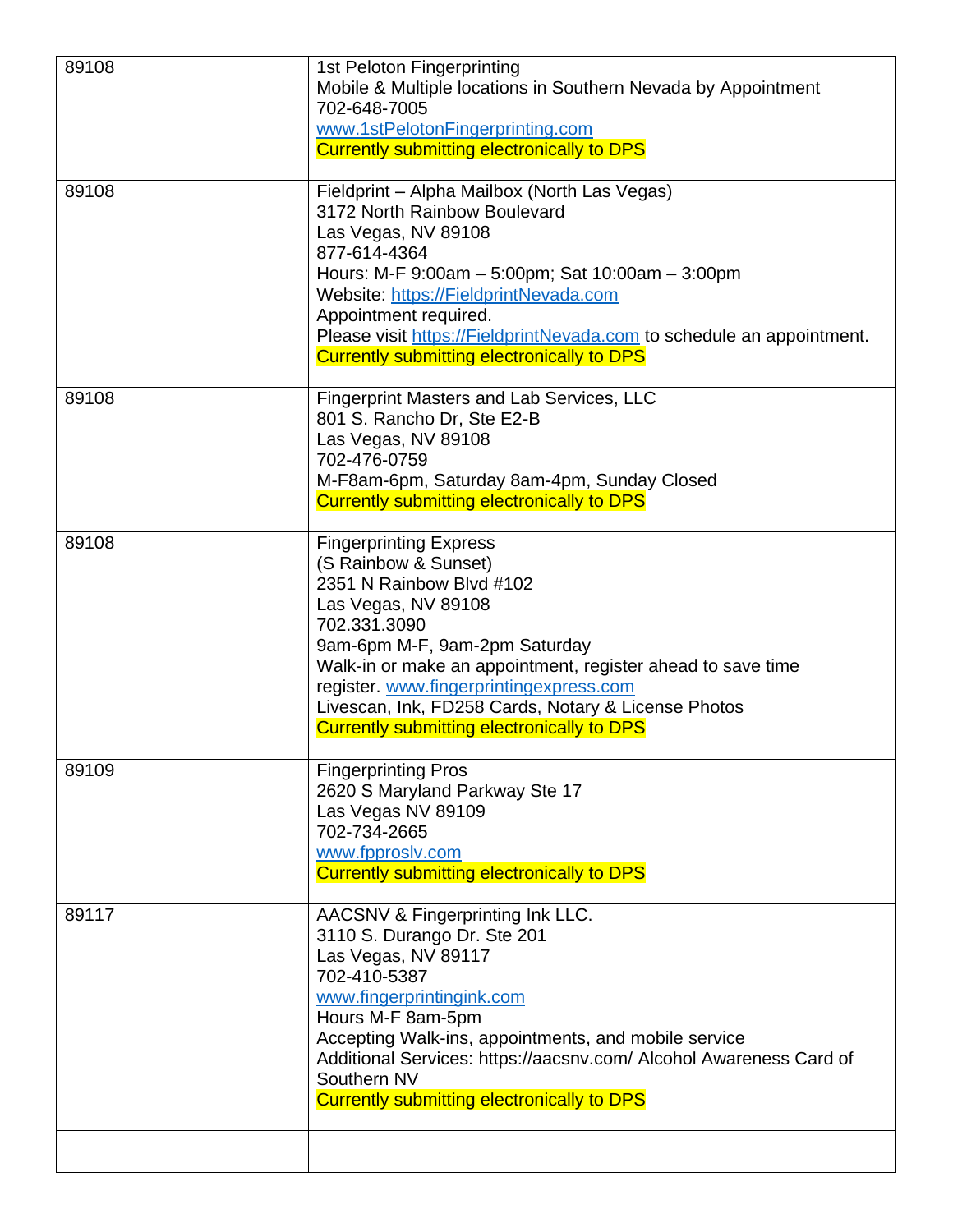| 89118 | Las Vegas Shipping Center<br>4950 S. Rainbow Blvd Unit 150<br>Las Vegas, NV 89118<br>702.778.3388<br>M-F 8am-6pm, Sat 10am-4pm<br>Walk ins welcome<br>https://www.lasvegasshippingcenter.com/Fingerprinting/Digital-<br><b>Fingerprinting</b><br><b>Currently Submitting Electronically to DPS</b>                                                                                                                                                                                                                                                                                                                                                       |
|-------|----------------------------------------------------------------------------------------------------------------------------------------------------------------------------------------------------------------------------------------------------------------------------------------------------------------------------------------------------------------------------------------------------------------------------------------------------------------------------------------------------------------------------------------------------------------------------------------------------------------------------------------------------------|
| 89118 | Fingerprint Solutions -24 hour / Mobile Fingerprinting<br>6385 S. Rainbow Ste. 800<br>Las Vegas, NV 89118<br>702-370-7519<br>info@fpsvegas.com<br>*Please call for appointment.<br><b>Currently submitting electronically to DPS</b>                                                                                                                                                                                                                                                                                                                                                                                                                     |
| 89118 | AES Fingerprinting - (Valley View Blvd & Sunset Rd)<br>6625 S. Valley View Blvd, Ste 104<br>Las Vegas, NV 89118<br>702-253-7821<br>www.AESfingerprinting.com<br>Accepting Walk-in & Appointments,<br>Monday - Thursday 9:00am to 7:00pm, Friday 9:00am to 5:00pm<br>Mobile services available, Additional location (Henderson - Basic<br>Rd./Water St., by Appointment only)<br>Additional services: Livescan, Ink FD258 Hard Cards, Notary &<br>Passport/ID Photos<br>www.AESCARD.com (Alcohol Cards),<br>www.AESDUI.com (1st Offender DUI Course)<br>www.AESNOTARYNV.com (Notary Public Services)<br><b>Currently submitting electronically to DPS</b> |
| 89119 | Fieldprint - Toro Tax Services (Las Vegas)<br>5513 Eastern Avenue<br>Las Vegas, NV 89119<br>877-614-4364<br>Hours: M-F 9:00am - 6:00pm; Sat 10:00am - 2:00pm<br>Website: https://FieldprintNevada.com<br>Appointment required.<br>Please visit https://FieldprintNevada.com to schedule an appointment.<br><b>Currently submitting electronically to DPS</b>                                                                                                                                                                                                                                                                                             |
| 89119 | <b>Fingerprinting Express</b><br>(E Flamingo & Maryland)<br>1350 E Flamingo Rd #11<br>Las Vegas, NV 89119<br>702-823-3155<br>8am-5pm M-F, 9am-2pm Saturday<br>Accepting walk-ins and Appointments, register ahead to save time<br>Livescan, Ink, FD258 Cards, Notary & License Photos<br>register. www.fingerprintingexpress.com<br><b>Currently submitting electronically to DPS</b>                                                                                                                                                                                                                                                                    |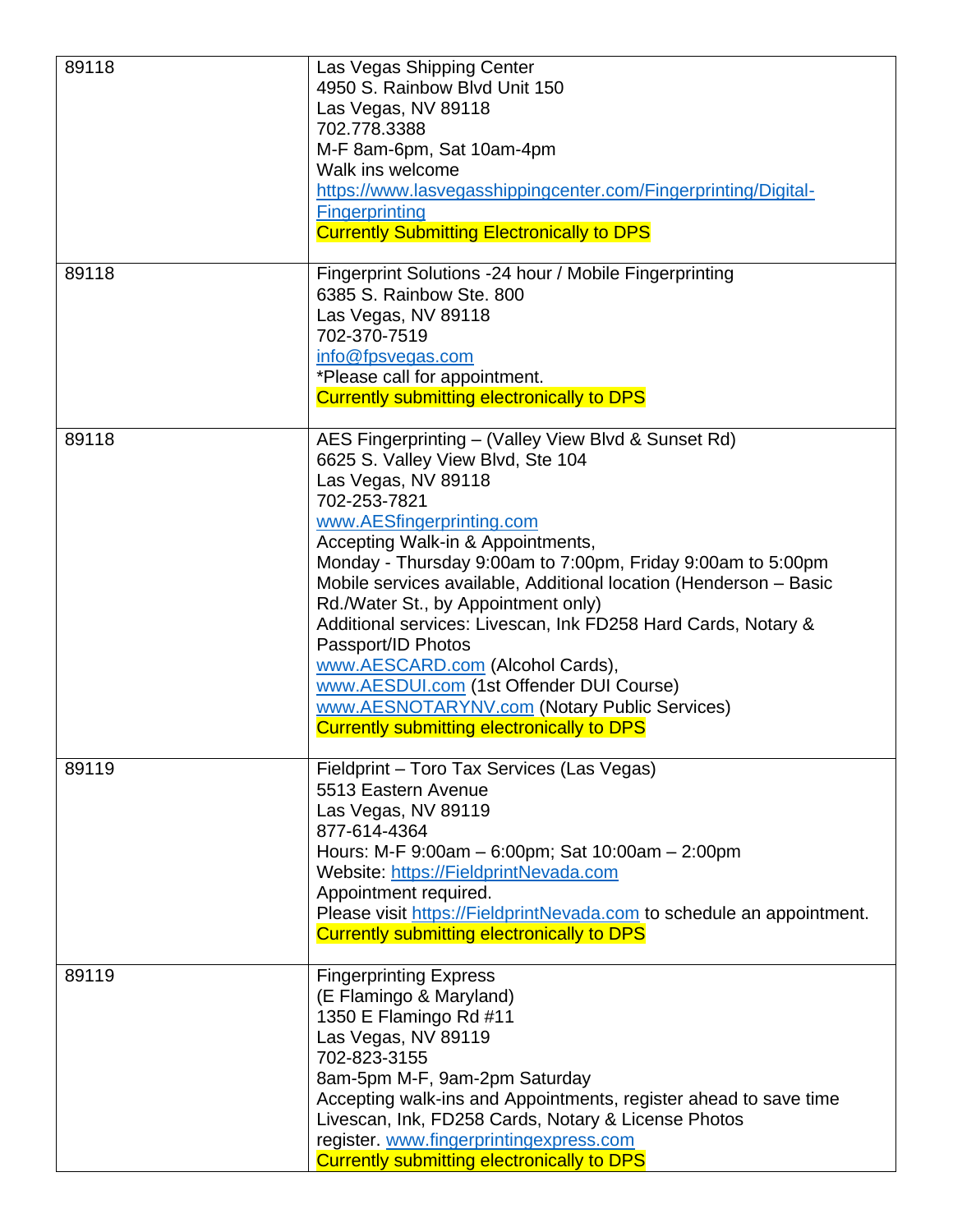| 89119 | Light Touch Fingerprinting, LLC<br>1516 E. Tropicana Ave Ste 180<br>Las Vegas, NV 89119<br>702.463.1230<br>M-F 9am-5:30pm<br>Walk-Ins Welcome/no appointment required<br>Closed on all state Holidays<br>Weekends by appointment (only)<br><b>Currently Submitting Electronically to DPS</b>                        |
|-------|---------------------------------------------------------------------------------------------------------------------------------------------------------------------------------------------------------------------------------------------------------------------------------------------------------------------|
| 89120 | #0 AA Fingerprinting of Las Vegas - Sunset Rd/ Airport/ Green Valley<br>3663 E Sunset Road Ste 201<br>Las Vegas, NV 89120<br>702-522-1451<br>www.FingerprintingLasVegas.com<br>Walk-ins Mon-Fri 11am-5pm no appt required.<br>Currently submitting electronically to DPS                                            |
| 89121 | Prints, Pics 'N' More<br>3510 E. Tropicana Ave Ste K<br>Las Vegas NV 89121<br>702-476-6900<br>www.printspicsnmore.com<br><b>Currently submitting electronically to DPS</b>                                                                                                                                          |
| 89123 | <b>Express Electronic Fingerprinting Services (ELFSNV)</b><br>Mobile fingerprinting by appt. only<br>702-856-6335<br>www.elfsnv.com<br><b>Currently submitting electronically to DPS</b>                                                                                                                            |
| 89128 | <b>NJN Fingerprinting Service LLC</b><br>Mobile Service - We Come to you!<br>702-387-7556<br>www.notjustnotaries.com<br><b>Currently submitting electronically to DPS</b>                                                                                                                                           |
| 89130 | <b>EZ Fingerprinting Services</b><br>4937 W Craig Rd.<br>Las Vegas Nevada 89130<br>702-331-0168<br>WWW.MAKEITEZSERVICES.COM<br>Hours M - F-8AM TO 7PM<br>Saturday 9AM TO 4PM Offering Mobile Service<br>Walk-Ins are welcome! Appointments are also available!<br><b>Currently submitting electronically to DPS</b> |
| 89130 | #0 AA Fingerprinting of Las Vegas- Rancho & Craig<br>4079 N Rancho Dr Ste170<br>Las Vegas NV 89130<br>702-463-4423<br>http://www.fingerprintinglasvegas.com<br>Walk-In Mon-Fri 11am-5pm no appt required<br><b>Currently submitting electronically to DPS</b>                                                       |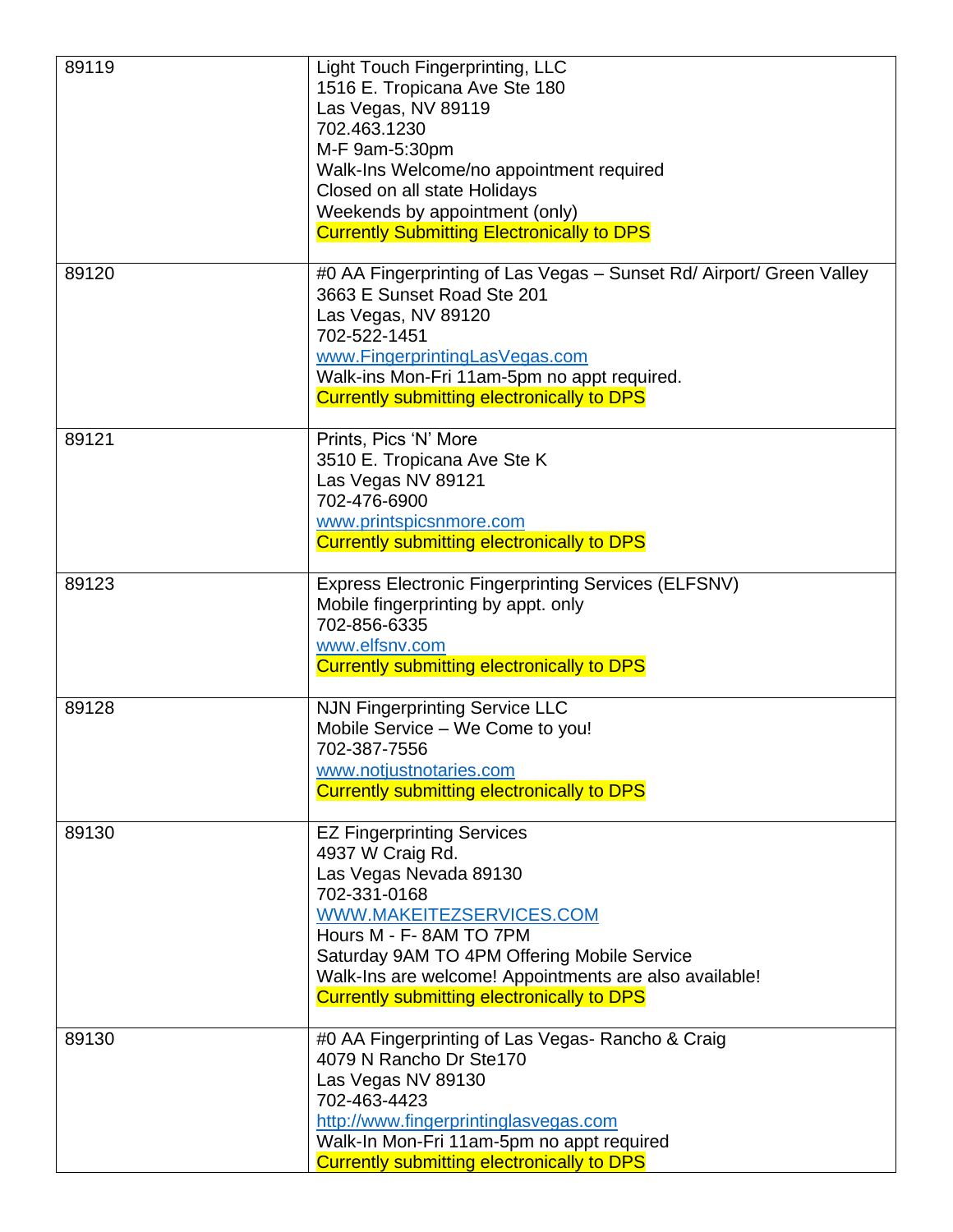| 89134 | Fingerprinting - Summerlin @ Postal Etc.<br>9436 W Lake Mead Blvd. Ste 5<br>Las Vegas, NV 89134<br>(702) 444-7678<br>Appointments M-F - 7am-6pm, Sat - 7am-3pm<br>Walk-ins M-F 9am-6pm, Sat 9am-3pm<br>www.FingerprintingSummerlin.com<br>Currently submitting electronically to DPS                                                      |
|-------|-------------------------------------------------------------------------------------------------------------------------------------------------------------------------------------------------------------------------------------------------------------------------------------------------------------------------------------------|
| 89139 | Fieldprint - UR Mail Box (Las Vegas)<br>7835 South Rainbow Boulevard<br>Las Vegas, NV 89139<br>877-614-4364<br>Hours: M-F 9:30am - 5:00pm<br>Website: https://FieldprintNevada.com<br>Appointment required.<br>Please visit https://FieldprintNevada.com to schedule an appointment.<br><b>Currently submitting electronically to DPS</b> |
| 89141 | Four Sisters DBA Mobile Fingerprinting Services<br>702-436-5076 must make an appointment<br>www.mobilefingerprintinggov.com<br><b>Currently submitting electronically to DPS</b>                                                                                                                                                          |
| 89144 | <b>Quantum Logistics LLC</b><br>702-744-7575<br>www.quantumlogisticsnv.com<br>info@quantumlogisticsnv.com<br><b>Currently submitting electronically to DPS</b>                                                                                                                                                                            |
| 89144 | # AA Fingerprinting Nevada - Summerlin<br>1180 N Town Center Dr.<br>Las Vegas, NV 89144<br>(702) 843-0310<br>M-F 10am-5pm<br>www.fingerprintingnevada.com<br><b>Currently submitting electronically to DPS</b>                                                                                                                            |
| 89146 | <b>Xeration Service</b><br>6431 W Sahara Ave Ste 200 (Corner of Sahara & S Torrey Pines, east<br>of Sonic)<br>Las Vegas, NV 89146<br>702-822-6244<br>M-F 1:30pm-6:30pm, Saturdays (call for availability)<br>Appointments accepted but not required.<br>www.xerationservices.com<br><b>Currently submitting electronically to DPS</b>     |
|       |                                                                                                                                                                                                                                                                                                                                           |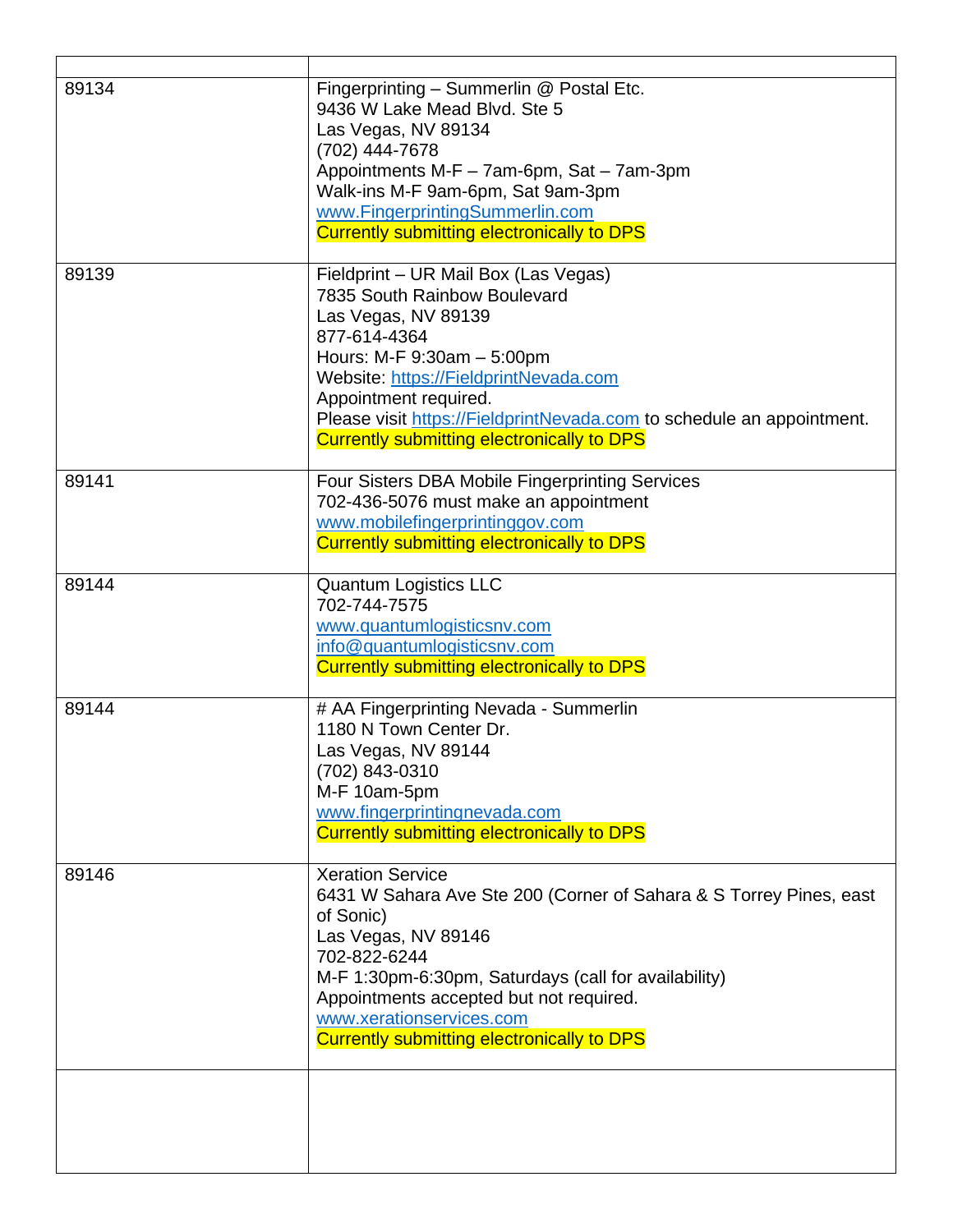| 89146 | American Fingerprint LLC<br>1201 S Jones Blvd suite 103 (Near Charleston Blvd)<br>Las Vegas NV 89146<br>(702) 822-1590<br>Hours M-F 8 a.m. - 6 p.m.<br>e-mail americanprint@hotmail.com<br>www.lasvegasbiometricsservices.com<br>Walk-ins welcome. Appointments available during and after business<br>hours<br>Mobile services available<br><b>Currently submitting electronically to DPS</b> |
|-------|------------------------------------------------------------------------------------------------------------------------------------------------------------------------------------------------------------------------------------------------------------------------------------------------------------------------------------------------------------------------------------------------|
| 89147 | Alcohol Card USA & Go Fingerprint<br>3585 S. Durango Dr. #103<br>Las Vegas, Nevada 89147<br>(702) 804-0080<br>Hours: M-Thurs: 10:00 am $-$ 4:00 pm, Fri-Sat: 10:00 am $-$ 2:00 pm &<br>Sun: Closed<br>Website: www.GoFingerprint.com<br>Additional Services: www.AlcoholCardUSA.com<br><b>Currently Submitting Electronically to DPS</b>                                                       |
| 89147 | #0 AA Fingerprinting of Las Vegas - Summerlin<br>9680 W Tropicana Ave Ste 139<br>Las Vegas NV 89147<br>702-857-8783<br>www.FingerprintingLasVegas.com<br>Walk-in Mon-Fri 11am-5pm No appt required.<br><b>Currently submitting electronically to DPS</b>                                                                                                                                       |
| 89147 | A-1 Fingerprinting (2nd Location)<br>4485 S Buffalo Dr<br>Las Vegas, NV 89147<br><b>Accepting Walk-ins &amp; Appointments</b><br>702-722-2440<br>www.a-1fingerprinting.com<br><b>Currently submitting electronically to DPS</b>                                                                                                                                                                |
| 89147 | Accutest (ESD Partner site) - Las Vegas<br>9187 West Flamingo Ste #110<br>Las Vegas, NV 89147<br>1-877-472-6916<br>www.accutestnv.com<br><b>Currently submitting electronically to DPS</b>                                                                                                                                                                                                     |
| 89148 | Pereira Immigration Law Group<br>8942 Spanish Ridge Ave Ste 1<br>Las Vegas, NV 89148<br>702-737-7717 Ext. 3<br>www.pimmigration.com<br><b>Currently Submitting Electronically to DPS</b>                                                                                                                                                                                                       |
|       |                                                                                                                                                                                                                                                                                                                                                                                                |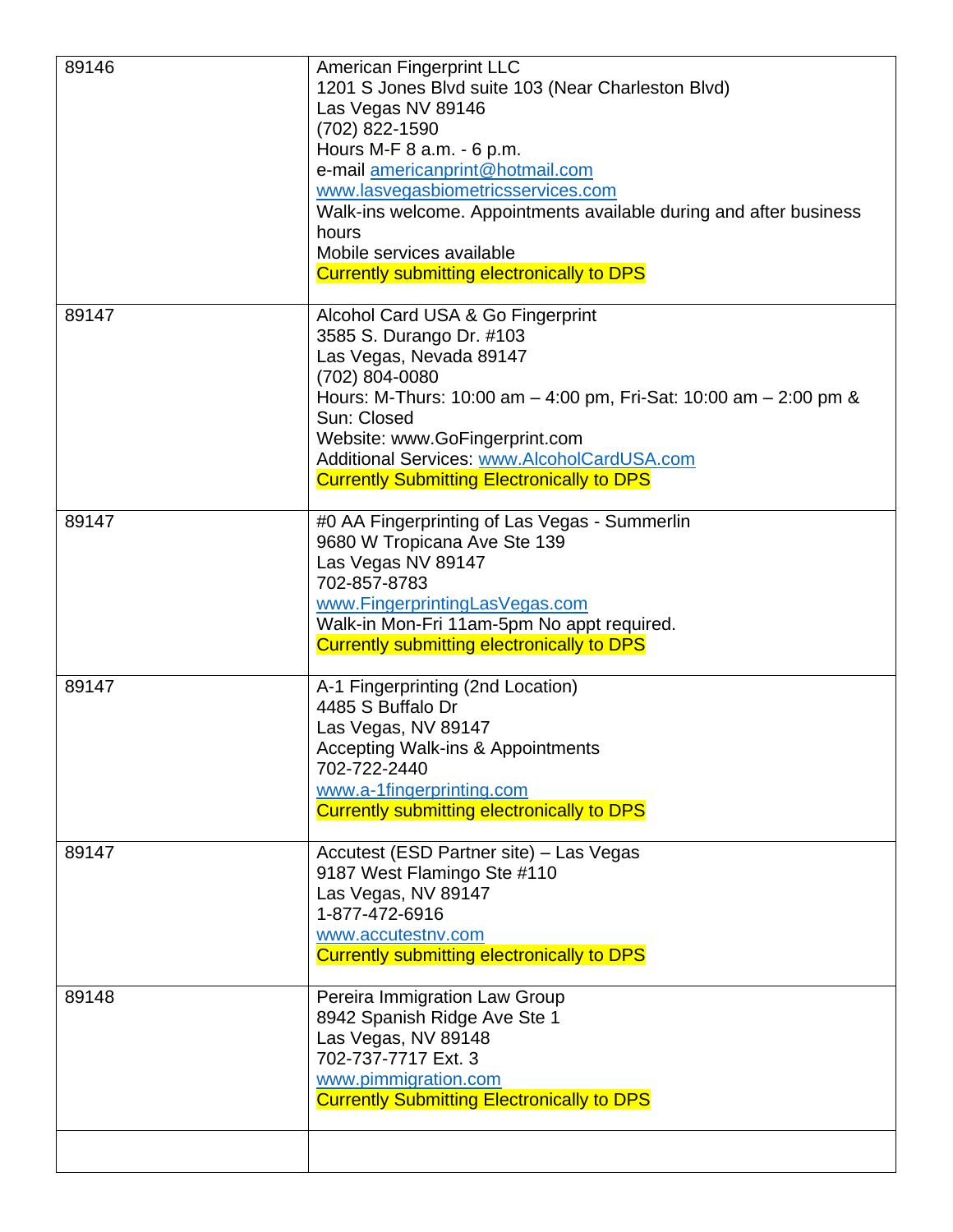| 89154 | <b>Lifeline Fingerprinting</b><br><b>UNLV Student Union</b><br>4505 S. Maryland Pkwy.<br>Las Vegas, NV 89154<br>Email: info@lifelinefingerprinting.com<br>Hours: M-Th 10am-2pm by appointment only<br>Mobile service available $-$ e-mail for appointment<br>www.LifeLineFingerprinting.com<br><b>Currently Submitting Electronically to DPS</b>     |
|-------|------------------------------------------------------------------------------------------------------------------------------------------------------------------------------------------------------------------------------------------------------------------------------------------------------------------------------------------------------|
| 89301 | Ely Drug Testing & Fingerprinting<br>1665 Avenue F, Ste A<br>Ely NV 89301<br>775-296-1304<br>No appointment needed<br><b>Currently submitting electronically to DPS</b>                                                                                                                                                                              |
| 89502 | Martin Ross & Associates<br>350 South Rock Blvd #200<br><b>Reno NV 89502</b><br>775-336-4440 must make an appointment.<br>www.martinrosssecurity.com<br><b>Currently submitting electronically to DPS</b>                                                                                                                                            |
| 89502 | <b>Fingerprinting Express</b><br>5000 Smithridge Dr Ste A-9<br>Reno, NV 89502<br>775-322-5587<br>Mon-Fri 9am-6pm<br>Sat 10am-3pm<br>Accepting walk-ins and appointments<br>Mobile services available by appointment<br>www.fingerprinitingexpress.com<br><b>Currently submitting electronically to DPS</b>                                           |
| 89503 | The UPS Store #3120<br>10580 N. McCarran Blvd #115<br>Reno NV 89503<br>775-746-3988<br>www.theupsstorelocal.com/3120<br><b>Currently submitting electronically to DPS</b>                                                                                                                                                                            |
| 89509 | Fieldprint - The Computer Guy (Reno)<br>1185 California Avenue<br>Reno, NV 89509<br>877-614-4364<br>Hours: M-F 9:30am - 5:30pm; Sat 10:30am - 3:30pm<br>Website: https://FieldprintNevada.com<br>Appointment required.<br>Please visit https://FieldprintNevada.com to schedule an appointment.<br><b>Currently submitting electronically to DPS</b> |